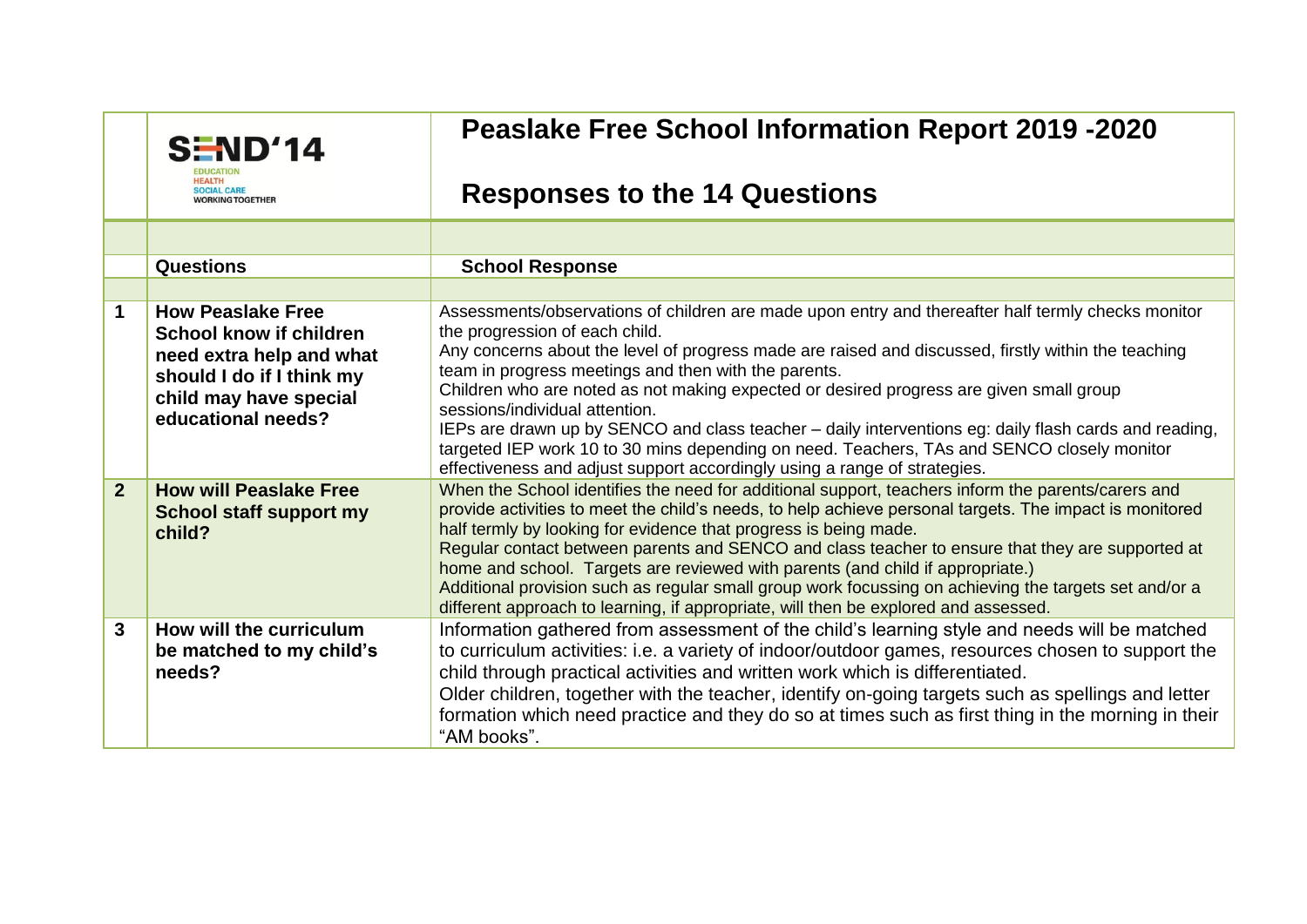| $\overline{\mathbf{4}}$ | How will both you and I<br>know how my child is<br>doing and how will you<br>help me to support my<br>child's learning? | Informal discussion of progress of targets on IEP with parents occurs regularly and is one of the<br>significant benefits of attending such a small school.<br>All new IEPs are sent home to parents, following consultation with them. These are reviewed on a<br>termly basis, but often more frequently, and parents are encouraged to comment to us and on the IEP<br>regarding the progress they perceive their child to be making.<br>We have an open-door policy so parents are always welcome to come and speak to the teachers about<br>the learning and progress taking place and to discuss next steps.<br>Curriculum events to help parents support learning and understand the methods and activities in school.<br>Weekly home activities reflect what we do and resources are sent home to support them.<br>Open mornings where parents come and see the work and chat to children about what they have been<br>learning – images of trips and work in school displayed on Interactive White Board.<br>Parents' evenings each term and end of year school report. |
|-------------------------|-------------------------------------------------------------------------------------------------------------------------|----------------------------------------------------------------------------------------------------------------------------------------------------------------------------------------------------------------------------------------------------------------------------------------------------------------------------------------------------------------------------------------------------------------------------------------------------------------------------------------------------------------------------------------------------------------------------------------------------------------------------------------------------------------------------------------------------------------------------------------------------------------------------------------------------------------------------------------------------------------------------------------------------------------------------------------------------------------------------------------------------------------------------------------------------------------------------------|
| 5                       | What support will there<br>be for my child's overall<br>well-being?                                                     | Peaslake Free School has a very high standard of pastoral care – all staff take active responsibility for<br>the care of all children and communication is very good. Weekly staff meetings focus on particular<br>children and plans put in place to support them are monitored and adjusted accordingly.<br>Reward systems help to build self-esteem, confidence and responsibility.<br>The School uses the language of Growth Mindset to encourage, engage and build confidence in the<br>children.                                                                                                                                                                                                                                                                                                                                                                                                                                                                                                                                                                           |
| $6\phantom{1}$          | <b>What specialist services</b><br>and expertise are available<br>at or accessed by the<br>school?                      | Outside agencies such as SALT, OTs and Specialist Teachers visit the school for children with<br>particular needs.<br>We have contact with the Educational Psychologist whenever the SENCo and staff feel it is<br>necessary to obtain support in the form of advice or observation of a child to help assess their<br>needs and agree on the necessary intervention.<br>The SENCo meets regularly with other SENCos in the area to receive further training, share<br>resources, discuss ideas and new developments in the field.                                                                                                                                                                                                                                                                                                                                                                                                                                                                                                                                               |
| $\overline{7}$          | What training are the staff<br>supporting children and<br>young people with SEND<br>had or are having?                  | TAs, class teachers and SENCo attend relevant courses to help support our children.<br>Our Senior TA has Level 3 training in dyslexia from the Helen Arkell Centre.<br>The SENCo has attended courses in autism, literacy intervention programmes, dyslexia<br>workshops etc. SENCo, as part of an on-going process, builds stock of knowledge and<br>activities to help meet the needs of different children.<br>The Head Teacher attends local confederation meetings to keep up to date on changes.                                                                                                                                                                                                                                                                                                                                                                                                                                                                                                                                                                           |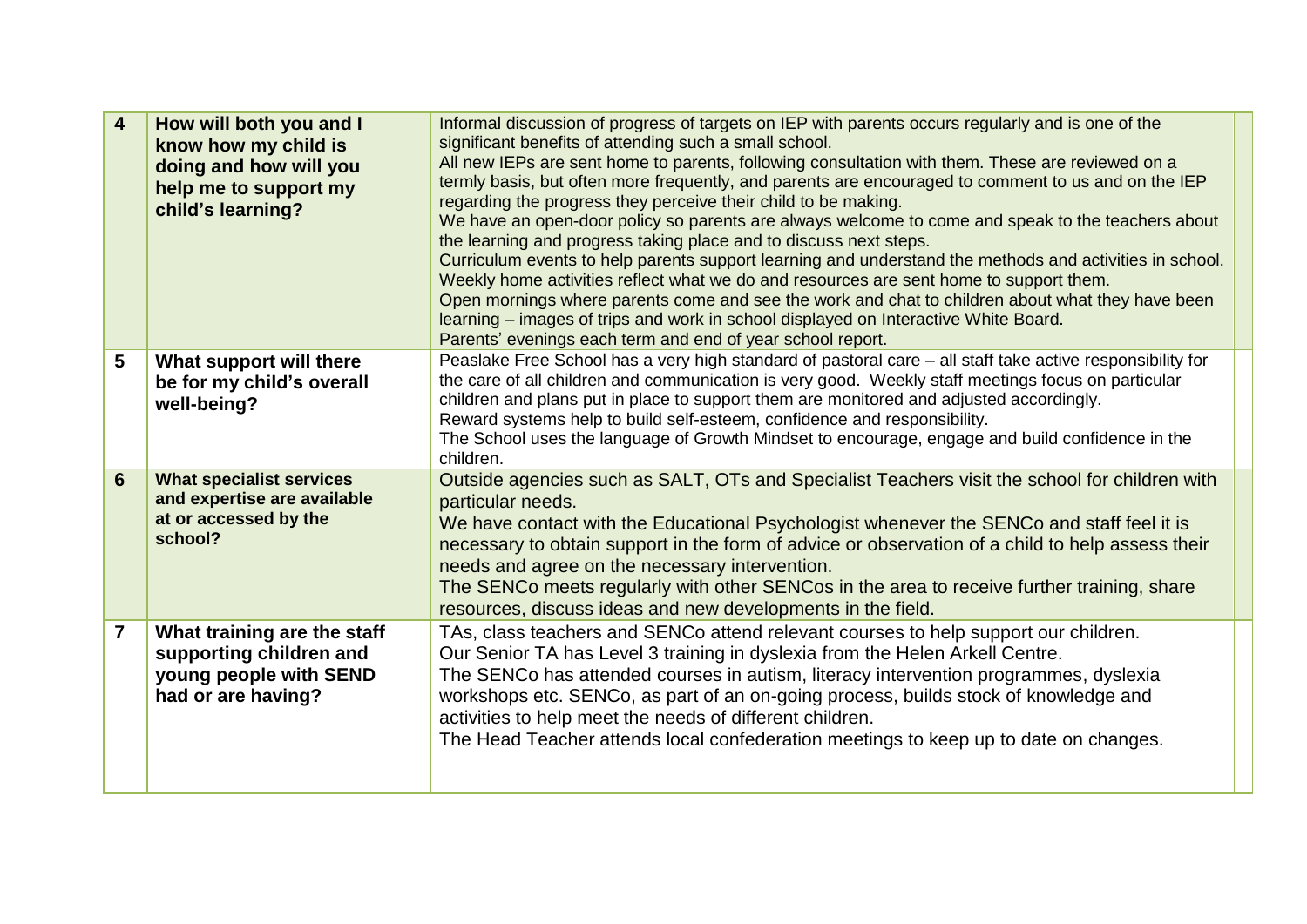| 8               | How will my child be<br>included in activities<br>outside the classroom<br>including school trips?                                                                                   | When required, extra staff will be employed to support children on school trips. Outside the<br>classroom, activities will be differentiated so that the child can access them. Information is<br>shared among the whole staff group so that, if a child requires extra support to walk down<br>steep steps due to visual impairment or physical mobility difficulties for example, a member of<br>staff will always be assigned to this duty.                                                                                                                                                                                                                                                                                                                                                                                                                                                                                    |
|-----------------|--------------------------------------------------------------------------------------------------------------------------------------------------------------------------------------|-----------------------------------------------------------------------------------------------------------------------------------------------------------------------------------------------------------------------------------------------------------------------------------------------------------------------------------------------------------------------------------------------------------------------------------------------------------------------------------------------------------------------------------------------------------------------------------------------------------------------------------------------------------------------------------------------------------------------------------------------------------------------------------------------------------------------------------------------------------------------------------------------------------------------------------|
| 9               | How accessible is the<br>school environment?                                                                                                                                         | The school is situated on top of a hill with access via several small steps or by wheelchair from<br>the car park at the bottom of Mackies Hill. We have wheelchair access through the front door<br>and a disabled toilet.                                                                                                                                                                                                                                                                                                                                                                                                                                                                                                                                                                                                                                                                                                       |
| 10 <sup>°</sup> | <b>How will Peaslake Free</b><br><b>School prepare and</b><br>support my child to join<br>the school and transfer to<br>a new school for the next<br>stage of education and<br>life? | New to Year R meetings are held in the Summer term for parents.<br>There is an induction day for the new Year R pupils. Some of the pupils may wish to spend<br>time in the Nursery to get to know their peer group.<br>The transfer school will have all the information and paper work passed on.<br>Teachers will make every effort to visit the school and/or invite the new teacher to our setting to<br>observe and discuss the pupil. There will be opportunity for the new teacher to meet the child<br>and discuss the work he/she has done at Peaslake and what he/she likes/dislikes and any<br>special needs.<br>The child will be given the opportunity to visit the new setting as many times as needed to help<br>with a smooth transition.<br>During Circle Time the transferring class will discuss their feelings towards change and any<br>concerns or worries that come to light can be discussed and helped. |
| 11              | <b>How are Peaslake School</b><br>resources allocated and<br>matched to children's<br>special educational<br>needs?                                                                  | The SENCo has a budget to build up resources in order to meet the needs of pupils and to help<br>them achieve their targets<br>We are building a stock of resources for small group and individual work according to the<br>needs of the children. When necessary, this budget would also be used to provide support staff<br>for a particular child.                                                                                                                                                                                                                                                                                                                                                                                                                                                                                                                                                                             |